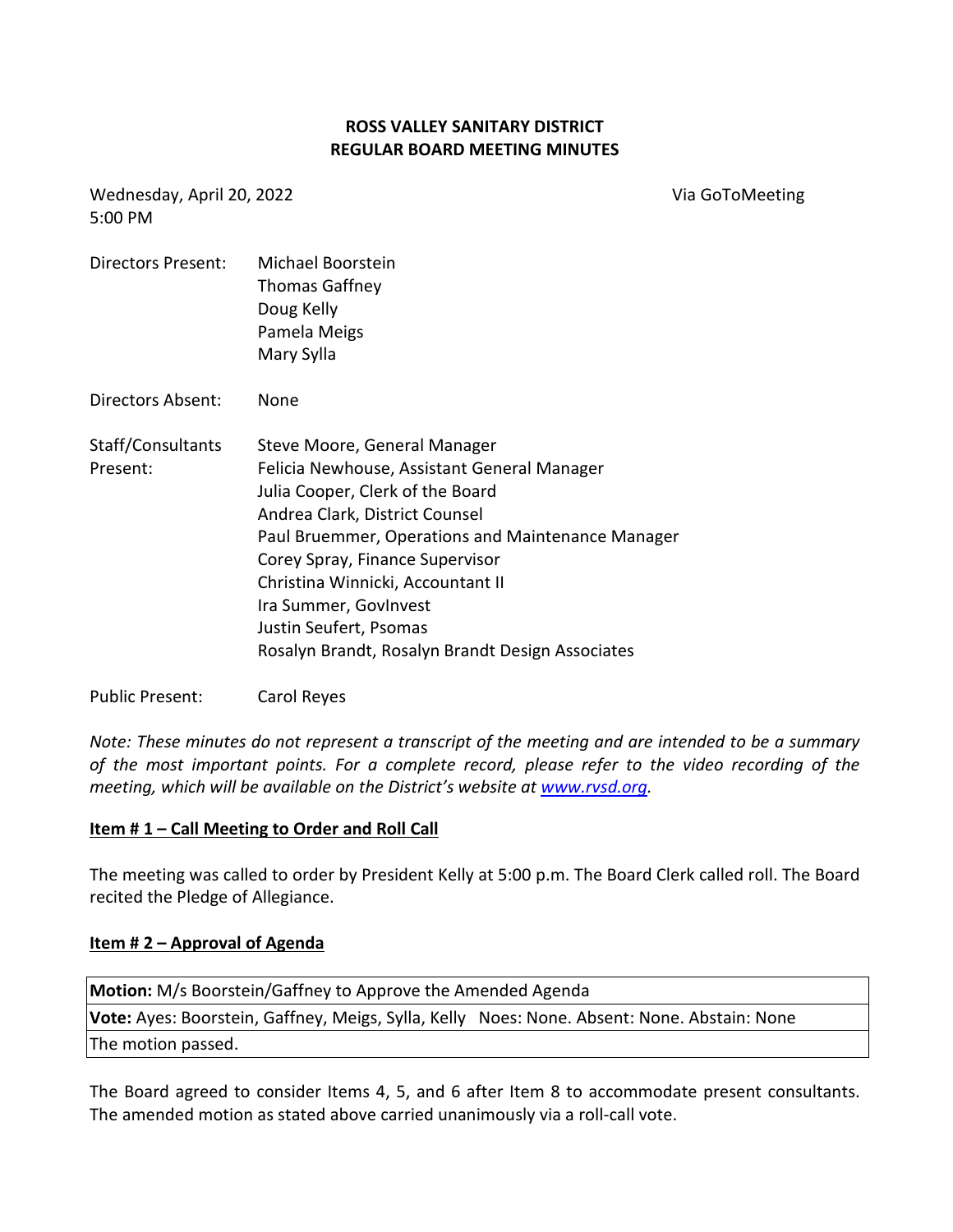### **Item # 3 – Open Time for Public to Raise Items Not on Agenda or for Future Agendas**

There was no public comment or requests for future agendas.

### **Item # 7 – Consent Calendar**

**Motion:** M/s Boorstein/Gaffney to Accept Items in the Consent Calendar **Vote:** Ayes: Boorstein, Gaffney, Meigs, Sylla, Kelly Noes: None. Absent: None. Abstain: None. The motion passed.

The motion as stated above carried unanimously via a roll-call vote.

*Minutetaker's Note: M/s Boorstein/Gaffney to consider Item 9 next to accommodate a present consultant. The motion carried unanimously via a roll-call vote.*

# **Item # 9 – Consideration of Authorizing the General Manager to Execute an Amendment to an Approved Consultant Services Agreement with Rosalyn Brandt Design Associates, Related to Project Management for the RVSD Headquarters Consolidation Project**

**Motion:** M/s Gaffney/Boorstein to Authorize the General Manager to Execute an Amendment to an Approved Consultant Services Agreement with Rosalyn Brandt Design Associates, Related to Project Management for the RVSD Headquarters Consolidation Project

**Vote:** Ayes: Boorstein, Gaffney, Meigs, Sylla, Kelly Noes: None. Absent: None. Abstain: None.

The motion passed.

AGM Newhouse introduced this item and thanked Rosalyn Brandt for her work on this project and other design projects in response to COVID-19. She described the proposed scope of work including move management and interior design for 1111 Andersen. President Kelly asked about the construction window. Director Meigs asked about the expected hours of work, and Ms. Brandt said that she must approximate based on project experience.

The motion as stated above carried unanimously via a roll-call vote.

# **Item # 8 – Consideration of Accepting the District's Defined Benefit Pension Plan and OPEB Valuation Reports as of Measurement Date June 30, 2020; and Discussion and Direction on CEPPT and CERBT Investment Strategies**

**Motion:** M/s Boorstein/Gaffney to Accept the District's Defined Benefit Pension Plan and OPEB Valuation Reports as of Measurement Date June 30, 2020

**Vote:** Ayes: Boorstein, Gaffney, Meigs, Sylla, Kelly Noes: None. Absent: None. Abstain: None.

The motion passed.

GM Moore introduced this annual update for the Board to review the District's unfunded pension and Other Post Employment Benefits (OPEB) liabilities. He reviewed the Board's previous direction to proactively pay down these liabilities.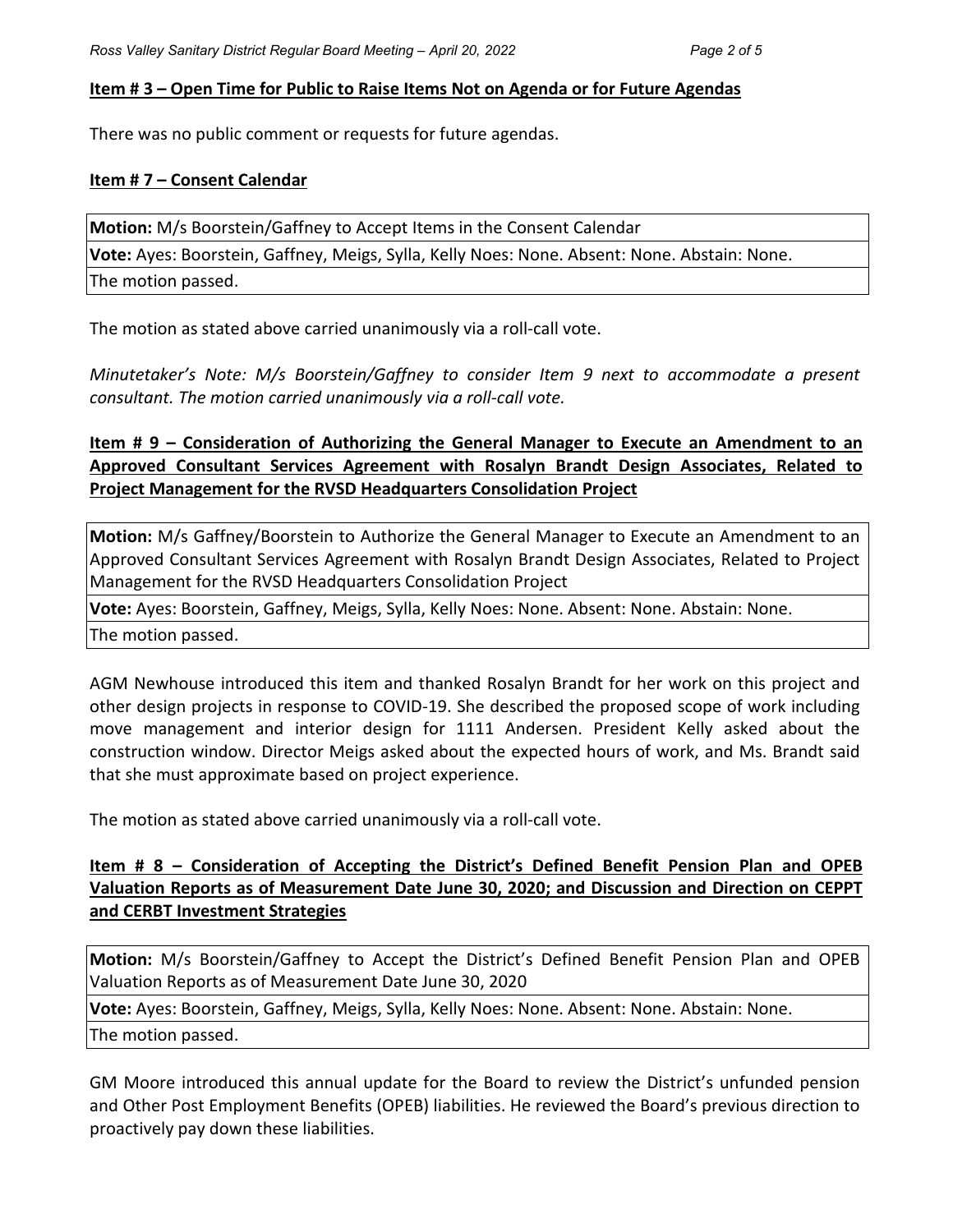Ira Summer from GovInvest gave a detailed presentation based on the actuarial reports as of June 30, 2020. He reviewed the pension liability basics, assumptions made by CalPERS, current benefit structures, and the District's remaining liability compared to agencies in the same risk pool. The Board asked questions about the investment strategies and the nature of the CEPPT trust used for the additional contributions. Mr. Summer detailed options regarding the investment risk level, potentially affecting the funding timeline. Director Gaffney recommended continuing to invest via Option 1 and shifting later if needed. President Kelly added that the Board will continue to rely on GovInvest for advice.

Next, Mr. Summer continued the presentation and discussed the OPEB unfunded liability. He reviewed the effect of the enhanced retiree medical benefit, which the employees will eventually pay for that portion in total. Director Meigs asked about the reduction in employee contribution per pay period, and AGM Newhouse said that the amount is evaluated every two years. Mr. Summer said the District should increase the annual contribution by \$100K to fund the OPEB liability on schedule. Otherwise, the OPEB liability may take an additional two years. The Board discussed the funding options and directed staff to not make changes to the investment strategies at this time.

The motion as stated above carried unanimously via a roll-call vote.

### **Item # 4 – Committees Report Out**

Ad Hoc HR Committee – Director Sylla reported that the Committee met to review Item 10, and everything seemed to be in good order.

Finance Committee – Director Gaffney reported the Committee reviewed several items on the Consent Calendar and discussed the District's pension and OPEB liabilities.

Central Marin Sanitation Agency (CMSA) – Director Boorstein reported that they received an IT vulnerability presentation and discussed the current procedures and precautions. He also reported on the current capital projects, continuing virtual meetings, and the digester cover replacement.

North Bay Watershed Association (NBWA) – There was no April NBWA meeting in addition to the conference.

North Bay Watershed Association Virtual Conference – April 8, 2022 – Director Meigs read the conference summary and its mission. She said there were fantastic speakers and sessions, including Congressman Jared Huffman. Director Gaffney also reported on specific sessions from the conference.

### **Item # 5 - Verbal Report by General Manager**

GM Moore welcomed the new Operations and Maintenance Manager, Paul Bruemmer. He gave a brief professional history and expressed appreciation for the work already completed. O&M Manager Bruemmer thanked the Board and staff for the warm welcome. The Board briefly discussed the recent sinkhole in San Anselmo.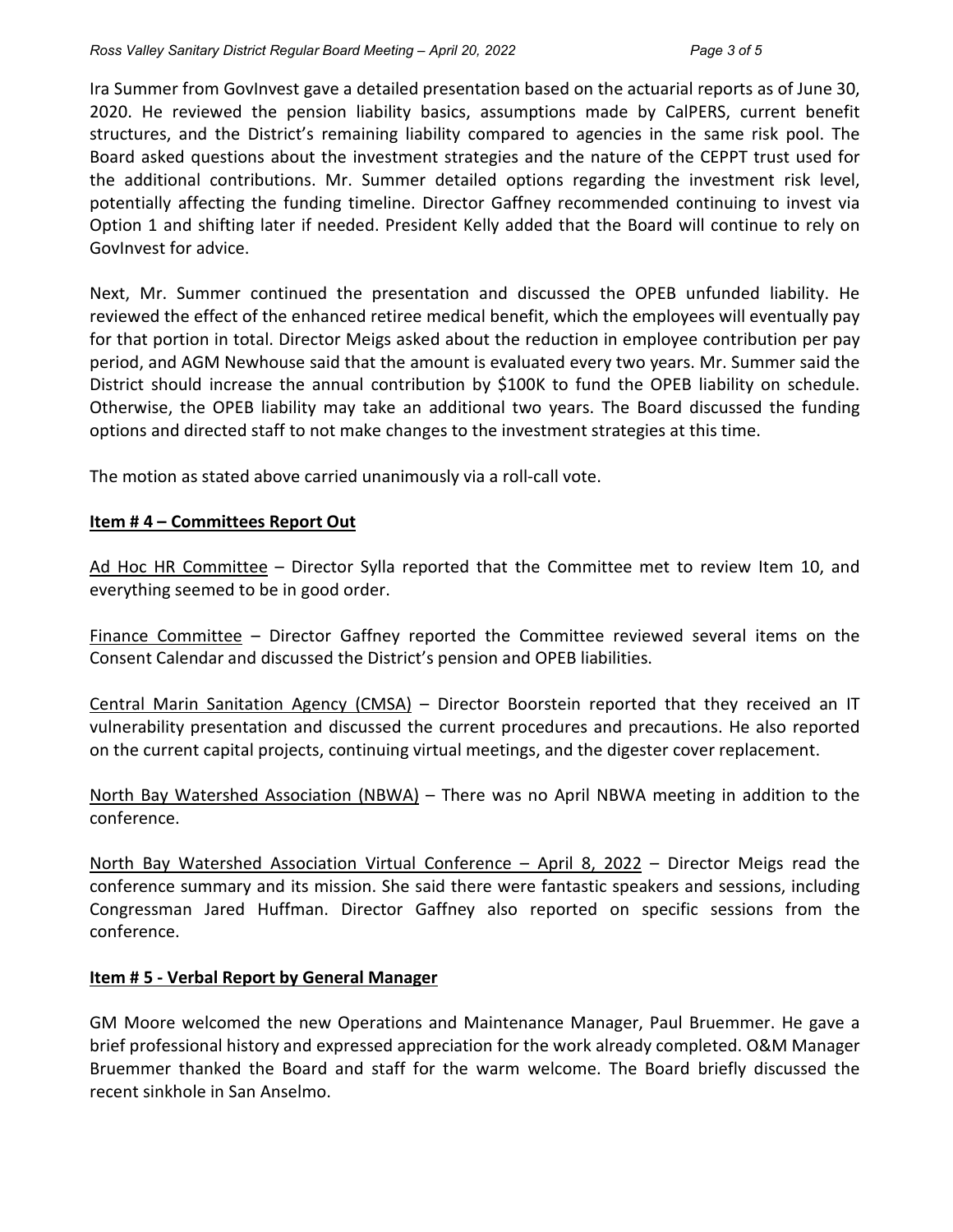Next, GM Moore updated the Board on his comments to the State Water Board regarding the cost of increased wastewater regulation.

Lastly, he reported that construction on 1111 Andersen building is set proceed on April 25. A preconstruction meeting was held with contractors and subcontractors.

# **Item # 10 – Consideration of Replacing the Existing Budgeted Position of Compliance Officer with the New Classification of Management Analyst I/II and Adopting a New Job Description and Salary Range**

**Motion:** M/s Sylla/Boorstein to Replace the Existing Budgeted Position of Compliance Officer with the New Classification of Management Analyst I/II and Adopting a New Job Description and Salary Range

**Vote:** Ayes: Boorstein, Gaffney, Meigs, Sylla, Kelly Noes: None. Absent: None. Abstain: None.

The motion passed.

GM Moore introduced this item and proposed organizational chart changes. AGM Newhouse explained the role of Management Analyst and that the recommended position would replace Compliance Officer. The job description and salary recommendation were created by Bryce Consulting, who conducted the last classification and compensation study for the District. She described the current projects in which the temporary employee provided support. Director Sylla noted that this change results in a small savings. Accountant Christina Winnicki added that if staff has the future need to create a Senior Management Analyst position, the pay will likely be comparable to the current Compliance Officer role.

The motion as stated above carried unanimously via a roll-call vote.

# **Item # 6 - Verbal Report by Board Members and Requests for Future Items**

Director Meigs reported that National Pharmaceutical Takeback Day is April 30, 2022.

# **Item # 11 – Consideration of Authorizing the General Manager to Grant a Temporary Construction Easement on the 2000 Larkspur Landing Circle Property to Pacific Gas & Electric (PG&E) for its Electric Transmission Tower Relocation/Replacement Project**

**Motion:** M/s Boorstein/Sylla to Authorize the General Manager to Grant a Temporary Construction Easement on the 2000 Larkspur Landing Circle Property to Pacific Gas & Electric (PG&E) for its Electric Transmission Tower Relocation/Replacement Project

**Vote:** Ayes: Boorstein, Gaffney, Meigs, Sylla, Kelly Noes: None. Absent: None. Abstain: None. The motion passed.

GM Moore introduced this item and stated that PG&E has a pressing construction need for space to build a crane and replace a transmission tower. He said District Counsel reviewed this draft agreement to use the Larkspur Landing property, and the District prioritized site restoration. The District will receive compensation of \$4K per month for the duration of construction.